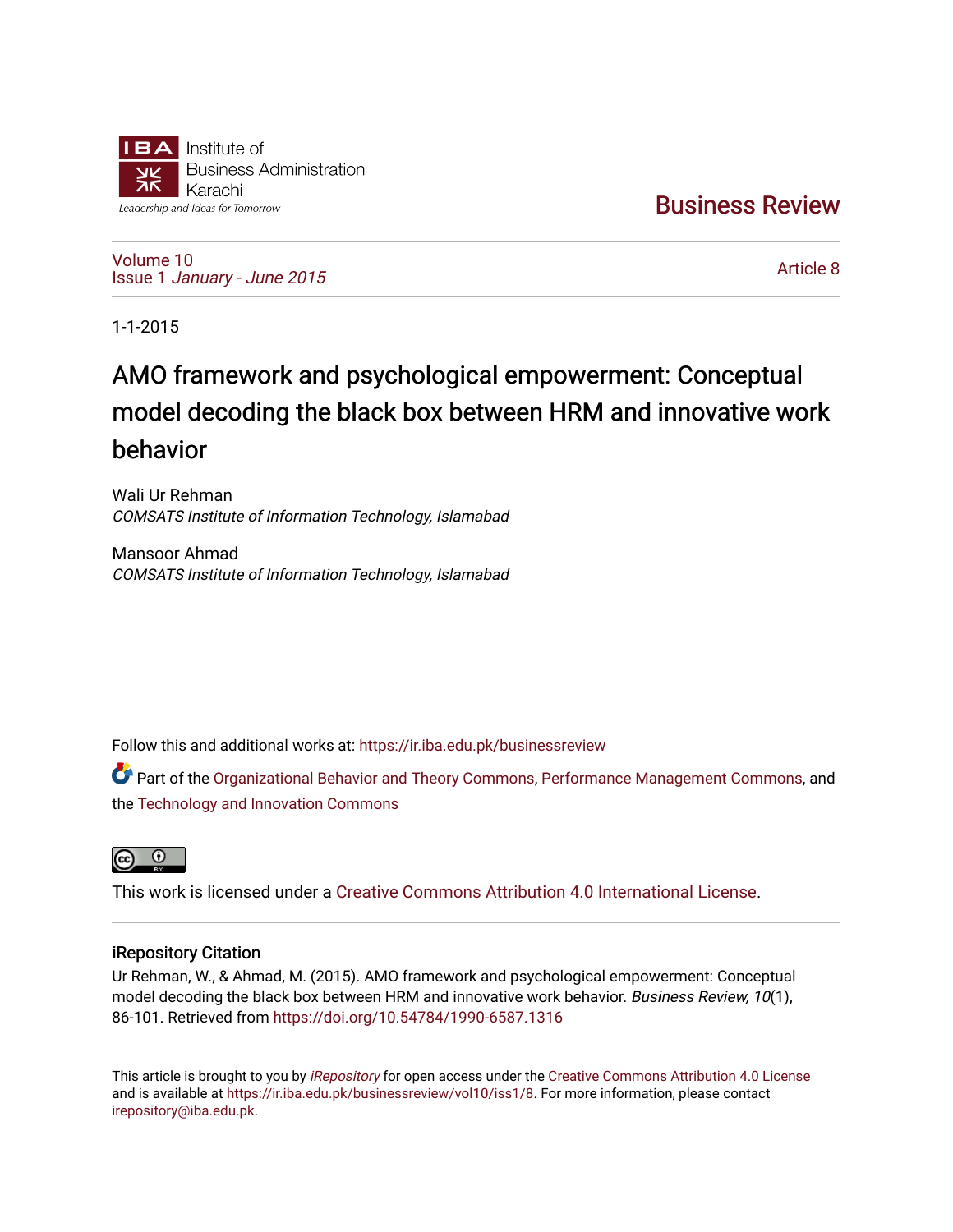## ARTICLE

# AMO FRAMEWORK AND PSYCHOLOGICAL EMPOWERMENT: CONCEPTUAL MODEL DECODING THE BLACK BOX BETWEEN HRM AND INNOVATIVE WORK BEHAVIOR

Wali ur Rehman

*COMSATS Institute of Information Technology, Islamabad* 

#### Mansoor Ahmad

*COMSATS Institute of Information Technology, Islamabad* 

### Abstract

*Firms operate in an environment which is influenced by external forces like, government, professional associations, the competitors and other similar organizations operating in the organizational field (Dimaggio & Powell, 1983); knowledge intensive firms, are no exceptions. Purpose of this article is to devise comprehensive conceptual and statistical models for opening the black-box between high-involvement HR practices and innovative work behavior of employees working in knowledge intensive companies. The article explains the Ability-Motivation-Opportunity framework as the generating mechanism through which HR practices affect innovative work behavior through psychological empowerment and supportive work environment. Propositions are developed for future research endeavors, in order to substantiate and validate the proposed models.* 

Keywords: *high-involvement HR practices, AMO framework, psychological empowerment, supportive work environment, innovative work behavior*

#### Introduction

Firms operate in an environment which is influenced by external forces like, government, professional associations, the competitors and other similar organizations operating in the organizational field (Dimaggio  $&$  Powell, 1983); knowledge intensive firms, are no exceptions. These forces compel the organization to become similar to each other within an industry through coercive isomorphism, mimetic isomorphism and normative isomorphism (Dimaggio & Powell, 1983). According to Scott (1995), ostensibly these isomorphism are consequences of the pressures stemming from; government (regulatory authorities), radical changes in external environment (resources deficiency, uncertainty), professionalism (pressures from the professional organizations working in the industry). In addition, organization may also have some motives to become similar to each other and being persuaded by these forces. Scott (1995) further argued that the conforming motives against these forces are; legitimacy, survival, and recognition. According to Khilji (2002), organizations in Pakistan tended to be more passive in terms of adopting management practices from other successful organizations. This tendency of the organizations, according to her, is due to their dependence on the other organizations in the same industry. This article aims at developing a conceptual model where the link of Human resource management with the innovative work behavior is elaborated. Organizations adopt their HR practices in conforming to the institutionalized myths i.e., they implement because other successful organizations in the industry adopted these practices. This tendency may be helpful in the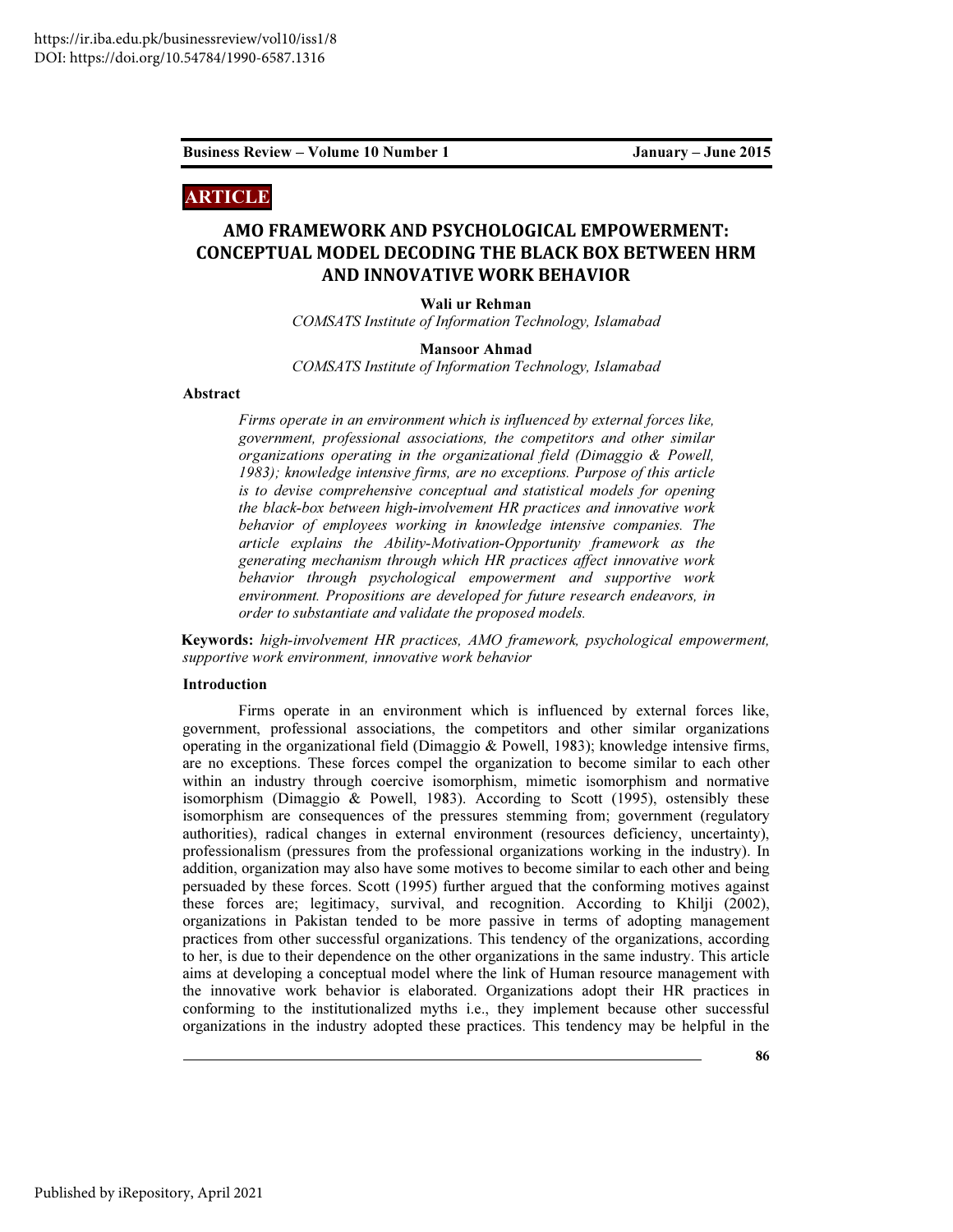aesthetic use but what about the technical use of these human resource practices. This article endeavors to open the black box between the HR practices and one of the important employees' behaviors i.e., the innovative work behavior, which is very important as far as the productivity of the knowledge intensive organizations is concerned.

It is also evident from the two streams of research within Resource Based View (Lowendahl, Revang, & Fosstenlokken, 2001; Spender, 1996; Tsoukas, 1996). One view emphasizes the stock of knowledge as a potential source of competitive advantage; while the other emphasizes knowledge as a potential source of innovation and value creation (e.g., Leonard & Sensiper, 1998; Leonard-Barton, 1995). The former view considers the knowledge as being unique and difficult to imitate, substitute or transfer (e.g., Barney, 1991), and emphasizes the superiority of the forms of knowledge which is superior as compared to the competitors' forms of knowledge. While the latter, which is concern of this study, is not considering the stock of knowledge as source of competitive advantage, rather the way it is innovatively employed in the organization in producing new knowledge (in the form of innovative production of the services  $\ell$  goods). Here, the uniqueness and the innovative processes, which are employed by the employees is important. In this regard, employees' innovative behavior is important in order for the organization to remain competitive viz-a-viz competitors, particularly in cases where the stock of knowledge is not unique (Barney, 1991).

There is consensus among management researchers, that different HR practices are designed and implemented in organizations to achieve the end results i.e. productivity of employees, enhanced performance, employees' commitment and loyalty and innovative work behavior of the employees. This study is taking the latter aspect of the employees' behavior, i.e., innovative work behavior. Knowledge intensive firms consider knowledge as a source of competitive advantage, which makes it a vital resource (Barney, 1991).

According to Barney (1991) knowledge intensive firms are also highly dependent on knowledge both as a stock as well as instrumental of competitive advantage. Knowledge intensive companies rely on the knowledge itself as a source of competitive advantage if it is unique and unable to imitate by competitors; however, if it is not unique, then according to Barney (1991) and Spender, (1996) it is instrumental and its creative and innovative utilization give the firm competitive advantage over its competitors. This study considers the latter view and takes the knowledge as instrumental as critical source for the companies. Companies involved in the high-tech industry are required to optimally and innovatively utilize their human resources in order to create new knowledge in the form of the innovative product and services to remain competitive. Employees are required to be innovative in order to produce new products and services, which requires due diligence and care from the management toward their employees (Isabel & Perez-Santana, 2014). Human resource practices which facilitates, encourage and foster the innovative behavior in employees are inevitable in high-tech companies. Targeted HR practices, which can increase the abilities of the employees, enhance their motivation to become innovative and provide opportunities to apply their knowledge innovatively and produce novel products. The central source of knowledge creation, inter alia, is human resource (Chandler, Keller, & Lyon, 2000). Firms need to ensure productive use of this resource, which can only be ensured through continuous development of their skills and competences as well as provision of sufficient opportunities to innovate (Bartel, 2004; Harney & Jordan, 2008).

Recent studies regarding impact of HRM on the performance and behavioral aspects of the employees argued that there is no agreed upon list of HR practices which are considered universal across the firms and countries (Isabel & Perez-Santana, 2014; Katou &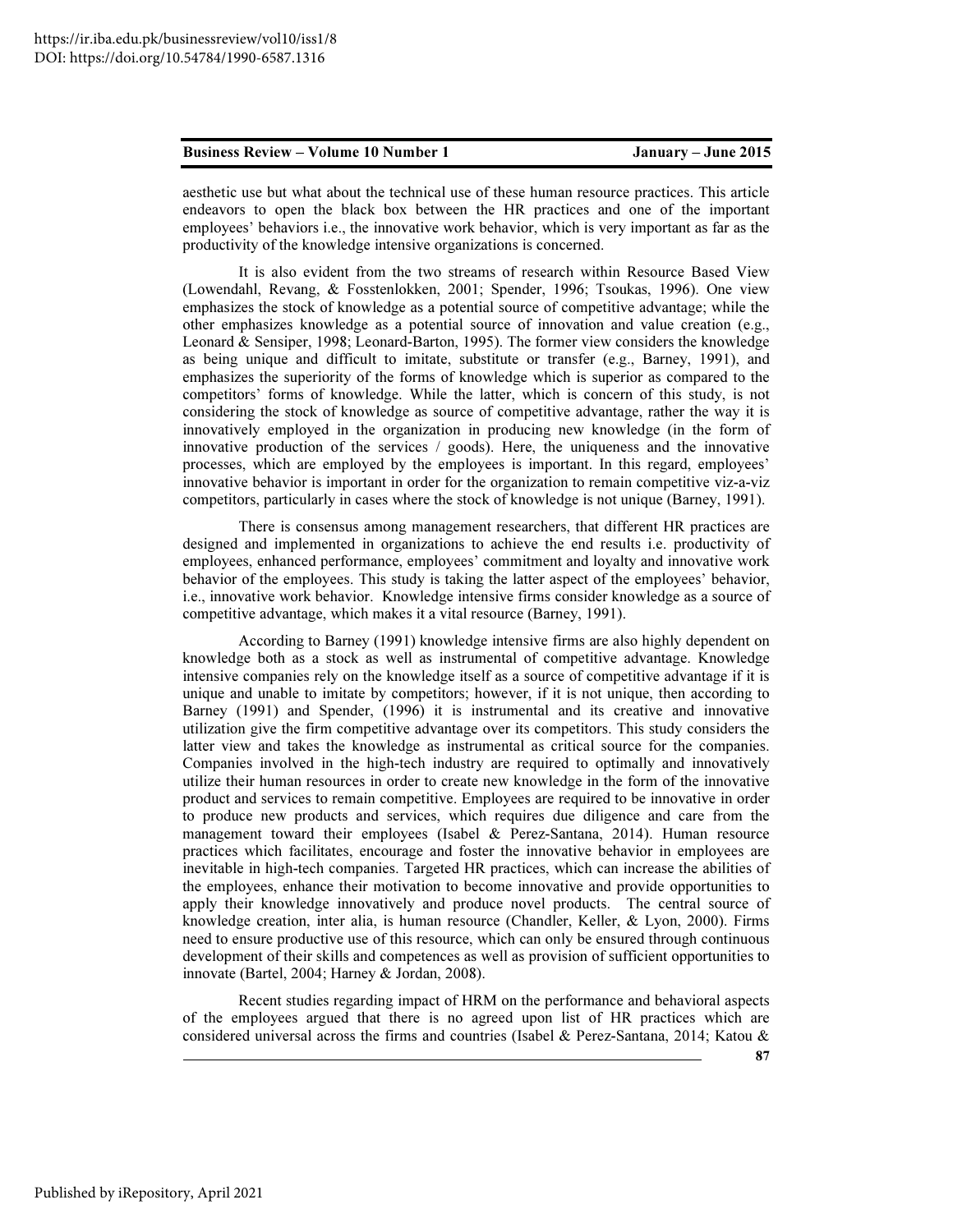Budhwar, 2010). However, another stream of debate is about the best fit versus best practices (J Paauwe & Boselie, 2005). Best fit approach demands modification to the practices according to the context of the organization and the environment in which it operates, while best practice approach indicates universalism of the practices, and argue that these practices regardless of the context and environment produce optimal and desired outcomes. According to these researchers a new trend regarding application of AMO framework (Ability-Motivation-Opportunity) to define the HRM is in vogue in the academic researchers. According to Paauwe (2009), AMO framework is indicative of the change mechanism through which the HRM affects performance (e.g., see Bartel, 2004; Harney & Jordan, 2008). This framework (i.e., AMO) is validated through empirical investigation regarding its role in HRM-Performance relationship (Appelbaum et al., 2000; Delaney & Huselid, 1996; Subramony, 2009). They also argued that employees perform efficiently when they are capable of doing their job (i.e., they have the required skills and ability), they are provided incentives to do their jobs (increased their motivation to do the job) and provided sufficient opportunities to do the job for which they have skills. According to Boselie (2010) designated and customized HR practices are required to address the aspects related to ability, motivation and opportunity (AMO) of the employees. Such practices, according to him, are termed as high performance work practices (HPWPs). The conforming HR practices are termed as ability-enhancing, motivation-enhancing and opportunity-enhancing HR practices, respectively.

According to Purcell et al., (2003), there are three types of HR practices which are inculcating new skills and increase the ability of the employees, supplemented by the motivational HR practices to motivate the employees to perform optimally, for which sufficient opportunities are to be provided to the employees. According to Delery & Doty (1996), organizations have two options regarding accumulation of the human resources; one is the buy-orientation, in which organizations induct new skills by carefully selecting employees, implementing rigorous selection and sophisticated recruitment methods (Jiang et al., 2012) to attract and induct employees having desired skills; while the second orientation is the make-orientation, in which the focus is developmental and the desired and requisite skills are imparted in the employees through training and development. Motivation of the employees is increased through provision of incentives as suggested by the social exchange theory (SET) that employees feel accepted by the organization when he is treated fairly (i.e., provided incentives and rewards against his contribution), then they reciprocate towards organization by enhancing their performance and increase their contributions (Blau, 1964). This is due to a psychological bond between the employees and the organizations, which is made stronger through provision of favorable treatment with the employees in terms of the incentives (Haar & Spell, 2004). According to Jiang et al., (2012), provision of opportunity to the employees increases the confidence of the employees, as they use more discretion and autonomy in performing their task, which can be achieved through flexible work assignment, job rotation, team work, empowerment, involvement, and information sharing. This aspect of the high-involvement practices is comparatively less costly to the other two practices as mentioned above.

According to Farr & Ford, (1990) innovative work behavior is the intention of the employees to introduce novel and useful ideas regarding processes, procedures, services and products. It is hard to gauge the intentions of employees but organizations can gather the intentions through either formal or informal means. Such intentions of employees are useful in organizational productivity where such innovative and useful ideas can be operationalized and implemented in the organizations. According to Janssen (2000) employees innovative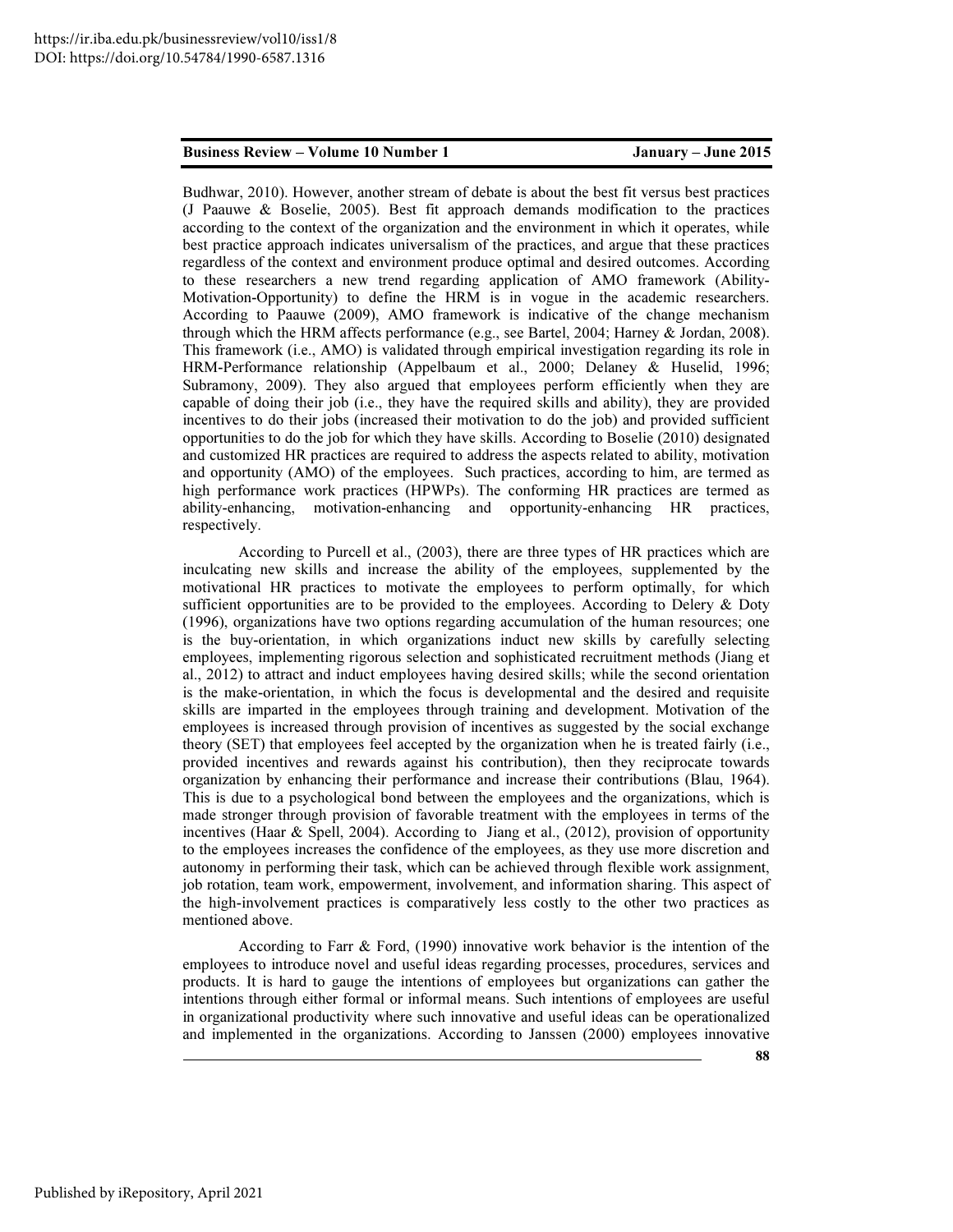work behavior is defined as the innovative ideas put forward by the employees, which could be beneficial for the organizations through their innovative outcomes.

#### Objectives of the Study

Objectives of the study are to:

- i. Propose a comprehensive conceptual model by opening the black box between high-involvement HR practices and innovative work behavior of employees working in knowledge intensive firms.
- ii. Develop propositions for roles of ability-, motivation-, and opportunityenhancing HR practices in predicting innovative work behavior as well as explaining the mediating role of psychological empowerment and moderating role of supportive work environment.
- iii. Identify the relevant statistical model for the proposed conceptual model and its estimation.

#### Significance of the Study

According to a study conducted by Colquitt & Zapata-phelan (2007), to assess what constitute theoretical contributions i.e., theory-building research and theory testing research, introduction of a new mediator / moderator of an existing relationship between concepts is also theoretical contribution. They concluded on the basis of sample of 770 articles from Academy of Management Journal. However, according to Pratt (2009), it is important to explain the importance of filling such gap, as mentioned above, which many of the articles published in Academy of Management Journal failed to provide. This shows that researcher's motivation to include the literature to identify the gap is not sufficient; instead justification and importance of filling the identified gap are also required. He further argued that such argument does not intend to undermine the importance of the identification of the research gaps. Such studies, which are conducted to fill the research gap i.e., empirical investigation of the modified relationships also develop existing literature through incremental additions, thereby contributing to the body of knowledge (Pratt, 2009). Such incremental additions to the existing theories constitute theoretical contribution, since the theory is defined by (Bacharach, 1989: p. 496) as:

'*a statement of relations among concepts within a boundary set of assumptions and constraints. It is no more than a linguistic device used to organize a complex empirical world . . . the purpose of a theoretical statement is twofold: to organize (parsimoniously) and to communicate (clearly)*'.

The first objective of the current study is to explore the factors which influence firms to design and implement HR practices (particularly the high-involvement HR practices). Particularly how institutional isomorphism (coercive, mimetic and normative) persuades the organization to adopt certain management patterns (HR practices in this study). Ascertainment of the institutional factors which affect the HR practices is helpful for firms operating in the software industry to take into account while developing HR policies and practices. The study explores whether the institutional theory intact in these industries in order for the firms to get legitimacy and recognition and ensure their survival (implicit motives), as suggested by the institutional isomorphism.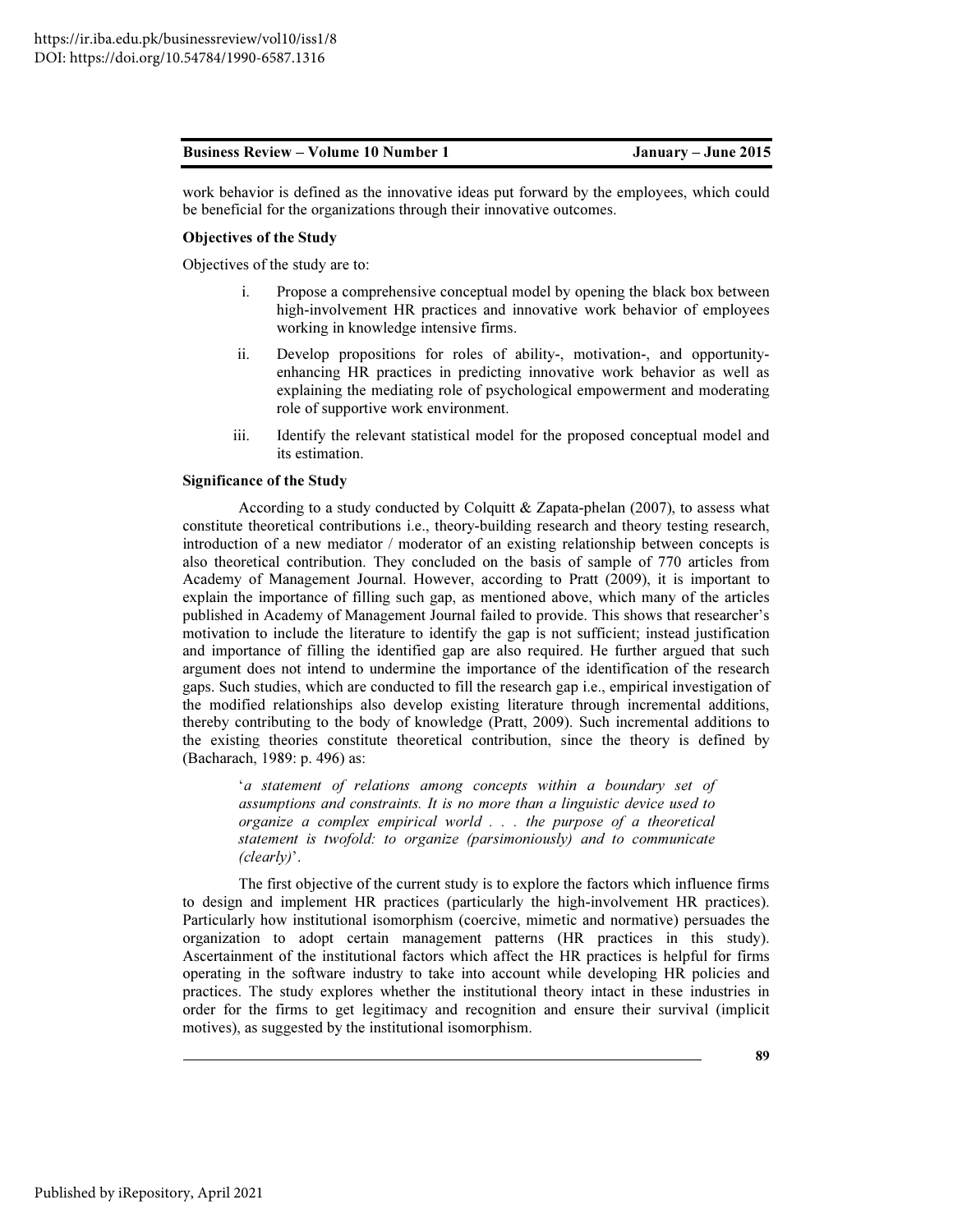In addition, the study contributes towards the management research by opening the black-box between the high-involvement HR practices and the innovative work behavior of employees within the firms. As recently, a study conducted on the HR managers put research implications and highlighted the importance of the development of a conceptual model which could consider some intervening variable in the HR practices and innovative behavior relationships particularly for employees involved in the production of the services / goods (Isabel & Perez-Santana, 2014). Drawing from their study, this study proposes a model of opening the black box between high-involvement HR practices and innovative work behavior through mediating role of psychological empowerment. The current study will add to it by explaining the role of AMO framework in explaining the innovative work behavior through psychological empowerment and the moderating role of supportive work environment. The development of this conceptual model merits contribution of knowledge toward the field of management, particularly in the field of human resource management in knowledge intensive companies, where scant attention is given to the effective management of human resources.

#### Theoretical Discussion

#### Institutional Isomorphism

Organizational researchers studied and endeavored to explain variation among organizational structures and their behaviors (e.g., Child & Kieser, 1981; Hannan & Freeman, 1977; Woodward, 1965). Their major quest was to explore why organizations differ from each other and how they are heterogeneous viz-a-viz each other. Later on, the trend shifted from heterogeneity to homogeneity of organizations and researchers like Dimaggio & Powell (1983) posed questions of how and why organizations look similar to each other. The deviation from this main stream of research of organizational heterogeneity to organizational homogeneity is appreciated by various researchers. Their point of departure was to seek the explanation for the homogeneity among organizations in terms of their structure, patterns, and practices.

 Dimaggio & Powell (1983) further pointed out the relationship between the life cycle and the organizational homogeneity and posited that in the early phases of the organizational life cycle, organizations tend to be heterogeneous from each other and shows diversity, however, as soon as the life cycle matures, they tend to become similar in form and behavior to other firms. For example, Coser, Kadushin, & Powell (1982); Tyack (1974); Katz (1975); Barnouw (966) demonstrated shift from diversity at initial stages of the organizational life cycle to homogeneity of the text book publishing, hospital field, public schools and radio industry. Such homogeneity in the forms and behavior as well as structures results in the development of organizational field, where new entrants may be compelled to become homogenous to other organizations of the field.

According to Suddaby, Hardy, & Nguyen (2011) organizational field constitutes the institutional life where all the actors working in the same industry; and each actor is dependent on other actors in the field. These actors include suppliers, consumers, competitors, other organizations producing similar products, regulatory bodies. This holistic approach towards identification of an industry is useful, since it considers all the actors working within an industry. Organizational field and institutional life, the virtual or physical space the activities carried out therein, either compel or persuade (depending on the nature of the force i.e., pressure or attraction) to follow certain practices in order to become similar to other organizations in the organizational field.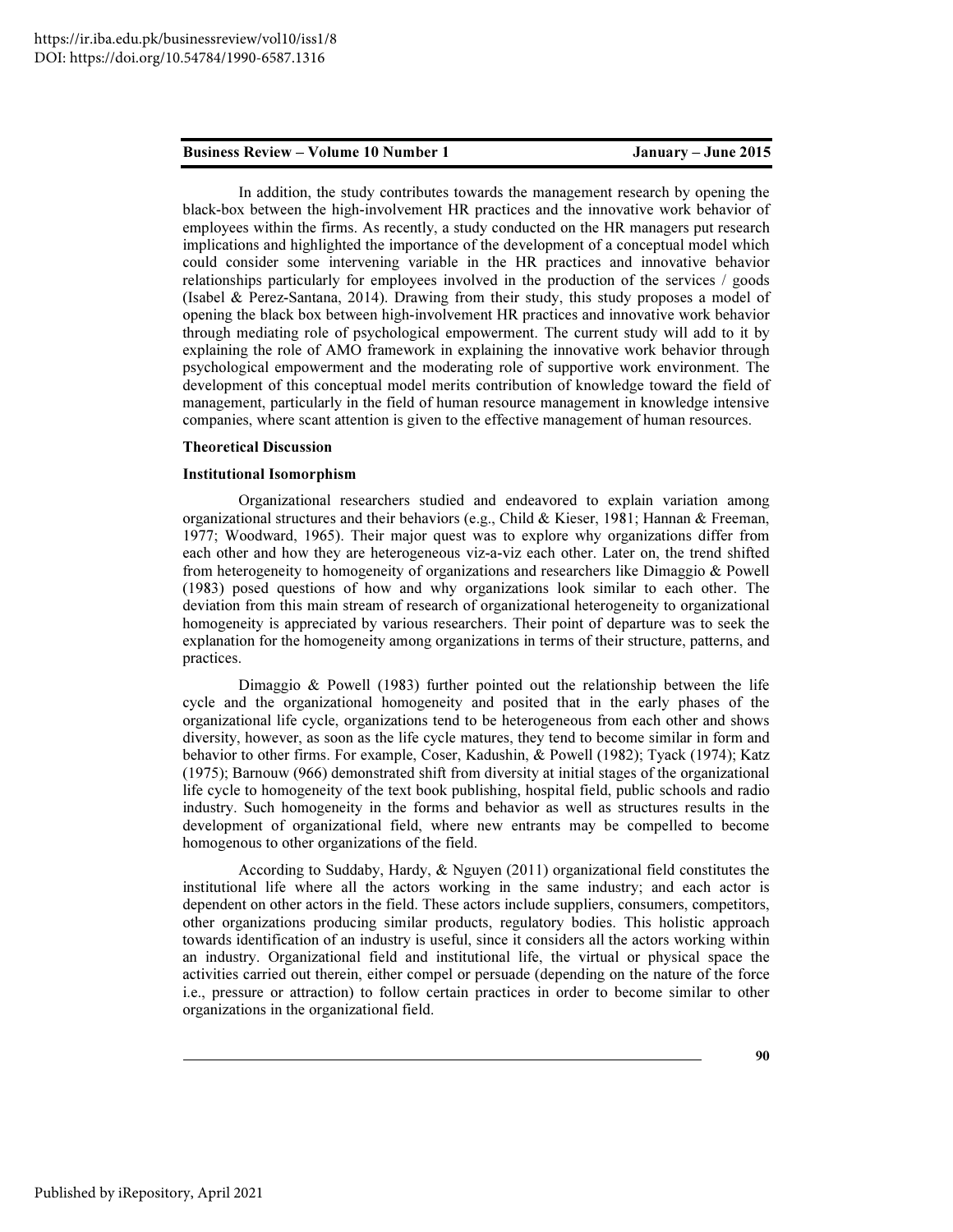According to Freeman (1982) organizations start dominating the organizational field when they become older and larger (both in time and in size); hence they do not adjust, instead they lead other organizations as role model. Thereby forcing other smaller or newer organizations to become similar to them in terms of the structures and behaviors, this is threshold for the homogenization. The process of homogenization is best referred to as isomorphism, which according to (Hawley, 1968) is a constraining process which forces or persuades an entity in organizational field to become similar to other entities. These entities to follow and to become similar to others should share same environmental forces as those which are benchmarked.

According to Dimaggio & Powell (1983: p.149), institutional isomorphism is the 'constraining process that forces one unit in a population to resemble other units that face the same set of institutional conditions'. Organizations tend to become similar to other organizations operating in the same environment. The same environment here refers to the industry (or Organizational field), which shares the same external environment i.e., resources, employees, suppliers, clients and regulatory bodies etc.). The tendency of one unit of the same industry to look like others is termed as institutional isomorphism Dimaggio & Powell (1983). They further identified three different types of isomorphism with different set of pressures, motives and stakeholders, namely; coercive isomorphism, mimetic isomorphism, and normative isomorphism.

Coercive isomorphism, according to Dimaggio & Powell (1983), is a kind of similarity among the organizations which is a result of political pressures exerted by the government, regulatory bodies, donor agencies and other powerful organizations in the business environment. The formal pressures exerted by these actors result in coercive isomorphism. These pressures force organizations to adopt patterns disseminated by other influential organizations, upon which formers are dependent. The dependence of the subordinating organizations may range from resource dependence (in case of donor organizations) to concerns for legitimacy (in case of regulatory bodies). There may be some other concerns which persuade them to follow the patterns suggested by the influential organizations. The influence of these dominant organizations is across the industry and all the actors in the field are required to follow these patterns, which consequently result in isomorphism among these organizations.

Mimetic isomorphism is the tendency of organizations to look similar to other organizations as a result of benchmarking (in uncertain situations) other successful organizations. Organizations are working in hyper turbulent environment where uncertainties are inevitable. In such situations, relatively new organizations tend to copy the practices implemented by successful organizations. Such imitations by new organizations result in wide spread implementation of similar practices, which result in mimetic isomorphism. The major concern of the organizations in becoming similar to each other is their survival (copying practices in situations of uncertainties).

Normative isomorphism is the similarity between organizations due to the shared norms and values across the similar professionals. The force which pressurizes these organizations to look similar to each other is the professionalization. By professionalization, they define the conditions and methods of their work to ensure their occupational autonomy. Since organizations, rely on professionals who attended the same formal education systems, invariably look similar as the professional diffuse the same norms and values, which they learnt during their affiliation with formal education centers. Another factor which is also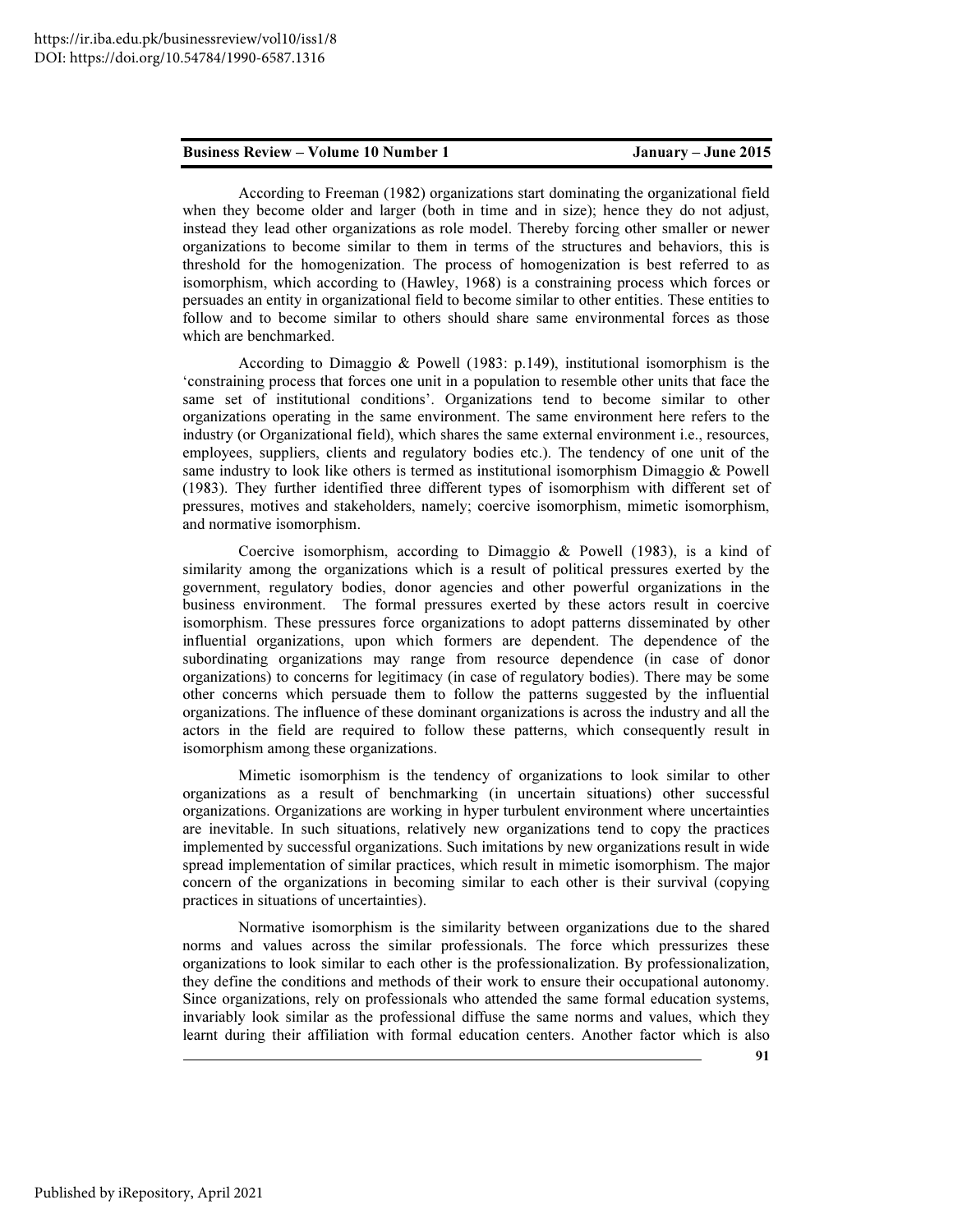important in such isomorphism is the professional networks, with which these professionals are associated. They attend trainings, workshops, learn the norms of the profession and hereby make themselves professionals which increase their chances of readily acceptable for the other similar professional organizations. With their induction in new organizations, these norms and values are penetrated through these new organizations and result in isomorphism. The two driving forces are the legitimation of the cognitive base and the professional associations (Dimaggio & Powell, 1983).

#### High-Involvement HR Practices and AMO Framework

The HR Practices which are considered important for any organization are categorized as high-involvement HR Practices (Isabel & Perez-Santana, 2014; Lepak, Liao, Chung, & Harden, 2006; Subramony, 2009; Sun, Aryee, & Law, 2007). According to Isabel & Perez-Santana (2014) high-involvement HR practices are increasing the intrinsic motivation of the employees, resultantly increasing the innovative work behavior of the employees, which is driven by the achievement orientation of the employees. These practices are associated with the employee's innovative work behavior. There are three sub-categories of the HR practices namely; ability-enhancing, motivation-enhancing and opportunity enhancing HR practices. This is why AMO framework explains the importance of these HR practices in enhancing the psychological empowerment level of the employees.

According to Isabel & Perez-Santana (2014), *ability enhancing HR practices* are meant for either buying skills or enhancing and developing skills of the employees (Cascio, 1991; Flamholtz & Lacey, 1981). In the former, the staffing is more relevant and organizations develop the system through which they hire highly qualified and skilled employees according to the requirements of the jobs. By doing so, they buy the skills required to perform the requisite tasks. In alternate, training programs are designed to enhance the skills of the existing employees or new incumbents. Sophisticated HR practices are designed and developed for the employees by carefully assessing the training needs of employees and followed by carefully designed training programs to be implemented. At the end of each training program the outcomes are evaluated on the basis of its objectives, whether requisite skills are sufficiently inculcated or need further improvement (Delery & Doty, 1996; Jiang et al., 2012).

*Motivation enhancing HR Practices* include compensation and performance appraisals systems of the organization (Isabel & Perez-Santana, 2014; Jiang et al., 2012). Employees are rewarded for their contribution towards the organizations, which increase their satisfaction and motivation level (Blau, 1964). Performance appraisal also serves as feedback for employees, which give them confidence, if the feedback is in their favor (as results of previous researches suggest that proper and just performance appraisal increases the motivational level of employees) (e.g., Buchner, 2007; Esposito et al., 2013; Meadows & Pike, 2010).

*Opportunity enhancing HR Practices* include job design and participation (Isabel & Perez-Santana, 2014; Jiang et al., 2012; Lepak et al., 2006; Sun et al., 2007). Job design includes all the arrangements by the organization which enhances the experience of the employees. By effective job designs, employees get more opportunities when assigned to different tasks and levels of the jobs. Job design also includes rotation of employees to different tasks and provision of flexible work environment to increase learning and collaboration among employees (Jiang et al., 2012). Employees' participation is involvement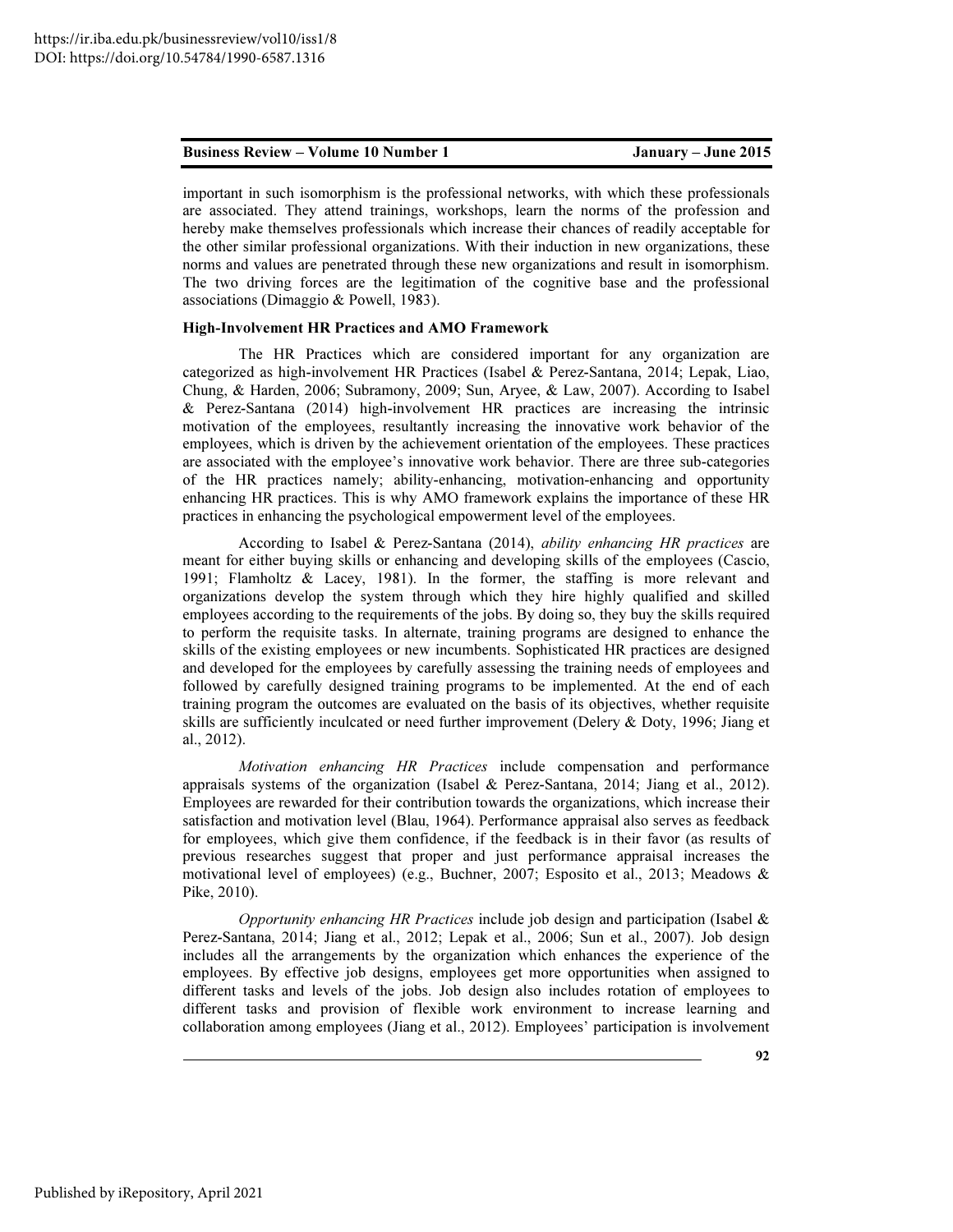of employees in decision making process and encouraging their feedback in organizational decisions. Through this practice employees' feedback and suggestions are sought on different organizational issues and are also rewarded for winning suggestions. Besides, employees are kept informed about important decisions, policies and regulations of the organizations, which is also an opportunity-enhancing HR practice.

#### AMO-Enhancing HR practices and Psychological Empowerment

 Conger & Kanungo (1988) defined empowerment as motivational aspect of an individual's confidence in his competence. According to Thomas & Velthouse (1990) this behavioral concept cannot be defined one-dimensionally, rather it is a multi-dimensional concept. They captured this concept by four cognitive dimensions, which an individual perceives about his work. These dimensions are meaning, competence, self-determination and impact. How these dimensions of the psychological empowerment can be affected by ability enhancing, motivation enhancing and opportunity enhancing HR practices is elaborated in the following sections.

*Competence* is individual's feeling about and confidence in his capabilities and acquired skills to perform his tasks effectively and efficiently. According to Isabel & Perez-Santana (2014), *ability enhancing HR practices* are meant for either buying skills or enhancing and developing skills of the employees (Cascio, 1991; Flamholtz & Lacey, 1981). In the former, the staffing is more relevant and organizations develop the system through which they hire highly qualified and skilled employees according to the requirements of the jobs. By doing so, they buy the skills required to perform the requisite tasks. In alternate, training programs are designed to enhance the skills of the existing employees or new incumbents. Sophisticated HR practices are designed and developed for the employees by carefully assessing the training needs of employees and followed by carefully designed training programs to be implemented. At the end of each training program the outcomes are evaluated on the basis of its objectives, whether requisite skills are sufficiently inculcated or need further improvement (Delery & Doty, 1996; Jiang et al., 2012). This signifies the link between the ability-enhancing HR practices and competence of the employees.

#### P1: Ability enhancing HR practices increases the confidence of employees' in their competence while performing tasks assigned in an organizations:

- *P1a: The sophisticated and careful selection of employees enhances the confidence of the employees inducted through competition.*
- *P1b: The sophisticated and purposeful training programs enhances the competencies of employees.*

*Meaning* is defined as the value of the role, task and job, which an individual judges in comparison with his own standards and ideals (Thomas & Velthouse, 1990). *Motivation enhancing HR Practices* include compensation and performance appraisals systems of the organization (Isabel & Perez-Santana, 2014; Jiang et al., 2012). Employees are rewarded for their contribution towards the organizations, which increase their satisfaction and motivation level (Blau, 1964). Performance appraisal also serves as feedback for employees, which give them confidence, if the feedback is in their favor (as results of previous researches suggest that proper and just performance appraisal increases the motivational level of employees) (e.g., Buchner, 2007; Esposito et al., 2013; Meadows & Pike, 2010). This suggests propositions that motivation enhancing HR practices increase the meaning an employee places on his job.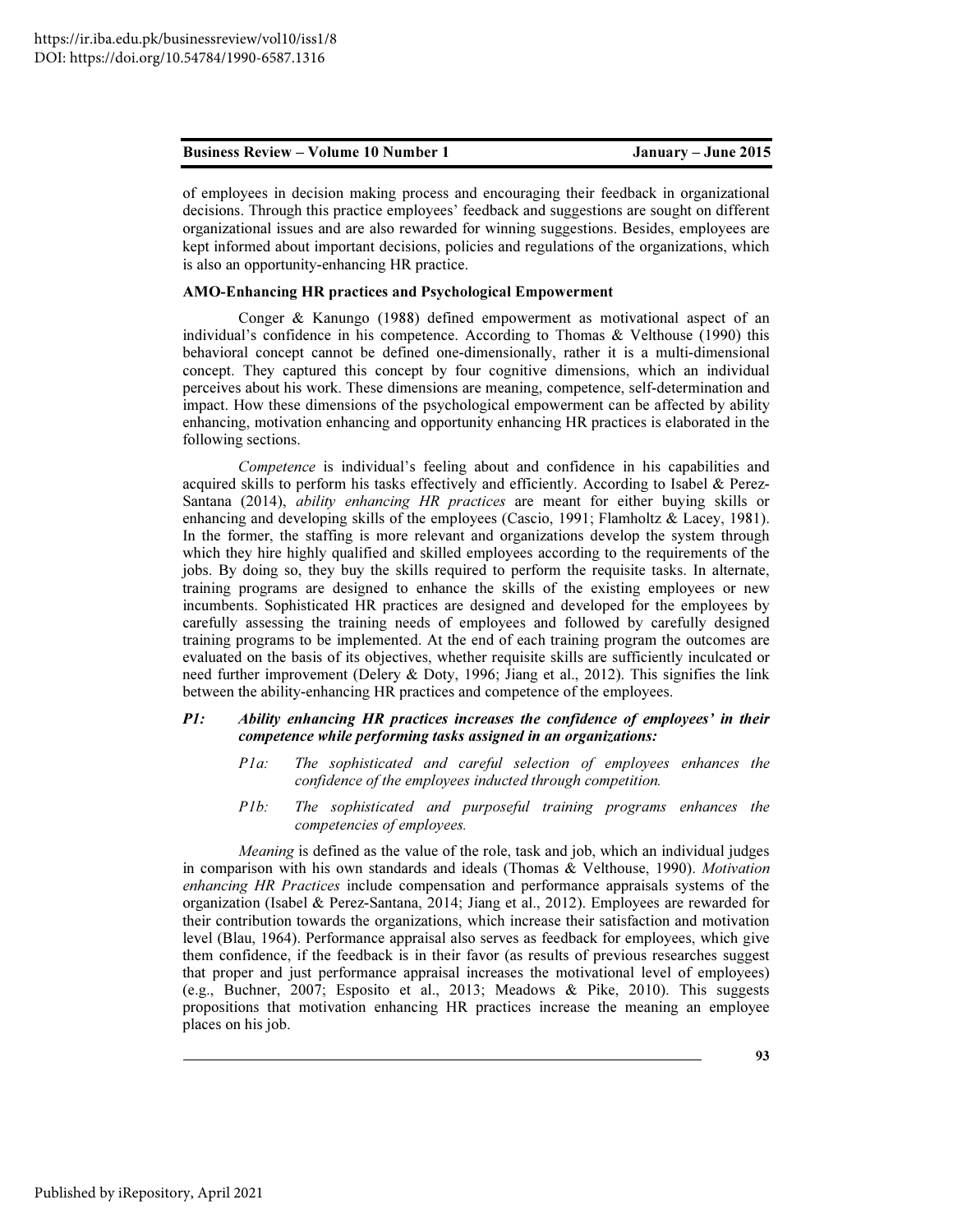- P2: Motivation enhancing HR practices increase the value of the role and job employees place on their job in comparison to his own standards and ideals:
	- *P2a: The performance based compensation system enhances the value an employee perceives about his role, task and job.*
	- *P1b: The feedback oriented performance appraisal system enhances the employees' satisfaction on the value he assigns to his roe, task and job performance.*

*Impact* refers to influencing various organizational outcomes in terms of strategic and operational decisions of the organization, through his input. The more an employee is influential in the organizational processes and procedure, more he is empowered. Selfdetermination is the autonomy and discretion an individual enjoys over his work, i.e., sense of having choice in deciding, initiating and regulating the way he performs his work (Deci, Connell, & Ryan, 1989).. *Opportunity enhancing HR Practices* include job design and participation (Isabel & Perez-Santana, 2014; Jiang et al., 2012; Lepak et al., 2006; Sun et al., 2007). Job design includes all the arrangements by the organization which enhances the experience of the employees. By effective job designs, employees get more opportunities when assigned to different tasks and levels of the jobs. Job design also includes rotation of employees to different tasks and provision of flexible work environment to increase learning and collaboration among employees (Jiang et al., 2012). Employees' participation is involvement of employees in decision making process and encouraging their feedback in organizational decisions. Through this practice employees' feedback and suggestions are sought on different organizational issues and are also rewarded for winning suggestions. Besides, employees are kept informed about important decisions, policies and regulations of the organizations, which is also an opportunity-enhancing HR practice. This suggests that opportunities enhancing HR practices increases the feeling of an employee regarding his impact on various organizational outcomes in terms of strategic and operational decision of the organization.

### P3: Opportunity enhancing HR practices increase the feeling of an employees' influence on various organizational decision as well as the autonomy he enjoys in deciding his job performance.

- *P3a: The increased employees' participation opportunity provided by organization enhances the feeling of an employee regarding his impact on various organizational outcomes.*
- *P3b: The flexible job design enhances the feeling of employee in enjoying autonomy over the way his work is being done by him.*

Psychological empowerment increases individual's active participation rather than passive orientation about the way his work is done in an organization. Active orientation means sense of autonomy and competence through which an employee can define and shape his work (Spreitzer, 1995; Thomas & Velthouse, 1990). According to Spreitzer (1995), psychological empowerment cannot be measured on as a dichotomous variables (i.e., empowered or not empowered), rather it should be measured as a continuous variable from less-empowered to more-empowered. The three groups of the HR practices additively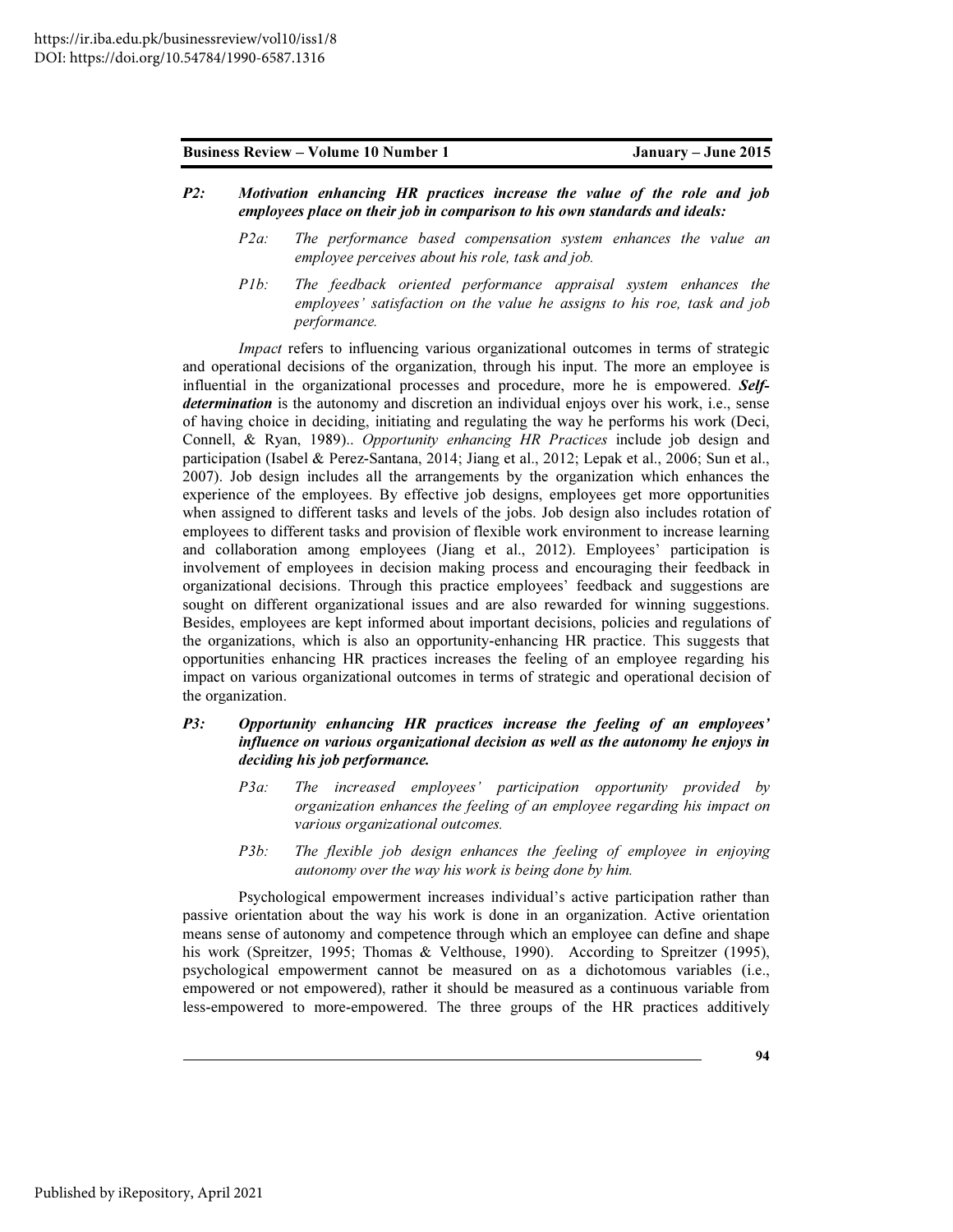enhances the psychological empowerment of the employees, there we posit next proposition as

### P4: High-involvement HR practices increases the psychological empowerment level of an employee.

#### Psychological Empowerment and Innovative Work Behavior

According to Isabel & Perez-Santana, (2014), employees' innovative behavior is attributed to personal as well as contextual characteristics. The contextual factors include human resource practices implemented by organizations, which are devised for developing employees' innovative work behavior. According to Chandler et al., (2000), incentives and rewards systems are effective tools to develop employees' innovative behavior. This assertion is also supported by Hornsby et al., (2002) and Kuratko et al., (2005). Isabel & Perez-Santana (2014) empirically demonstrated that competence based incentive systems increase the innovative behavior of employees, and identified them as important antecedents of the IWB. According to Shalley et al., (2004), human resource practices focusing on evaluation systems and job design are also important antecedents of the employees innovative work behavior. Through evaluation systems, according to Shalley et al., (2004), employees are apprised about their current standing in the organizations viz-a-viz their contributions. Employees receive feedback about their skills, performance and contributions toward the organizations, which gives them confidence and become more productive. According to Isabel & Perez-Santana, (2014) job design is an effective tool, through which employees learn skills and knowledge about different functions of the organizations. Job rotation, one of the aspects of the job design, serves as on the job training when employees are allocated to different departments and tasks within an organization.

According to Farr & Ford (1990), innovative work behavior is the intention of the employees to introduce novel and useful ideas regarding processes, procedures, services and products. It is hard to gauge the intentions of employees but organizations can gather the intentions through either formal or informal means. Such intentions of employees are useful in organizational productivity where such innovative and useful ideas can be operationalized and implemented in the organizations. According to Janssen (2000) employees innovative work behavior is defined as the innovative ideas put forward by the employees, which could be beneficial for the organizations through their innovative outcomes.

According to Jiang et al. (2012), employees are guided, trained and influenced to perform innovatively and increase their creativity. High-involvement HR practices are implemented in organizations to enhance employees' skills, increase their participation in decision making, and motivate them to create value for the organization to achieve competitive advantage. Consequently, employees put discretionary efforts in achieving the targets of the organizations and get rewarded accordingly. According to Kennedy (1995) and Siegall & Gardner (2000), employee empowerment serves as an effective tool for management to make their employees both productive and effective. They studied public and private service sector organizations, respectively. Service sector organizations benefited more from the employee empowerment as they frequently interact with the customers and positively affect service quality and customer satisfaction (Berman, 1995; Lashley, 1999).

Psychological empowerment is a very important predictor of the employee's innovative work behavior. This is attributed to the competence, meaning, autonomy and impact an employee have on his role and job performance. Competent employees are more confident about their skills and creative initiatives and this when augmented by the self-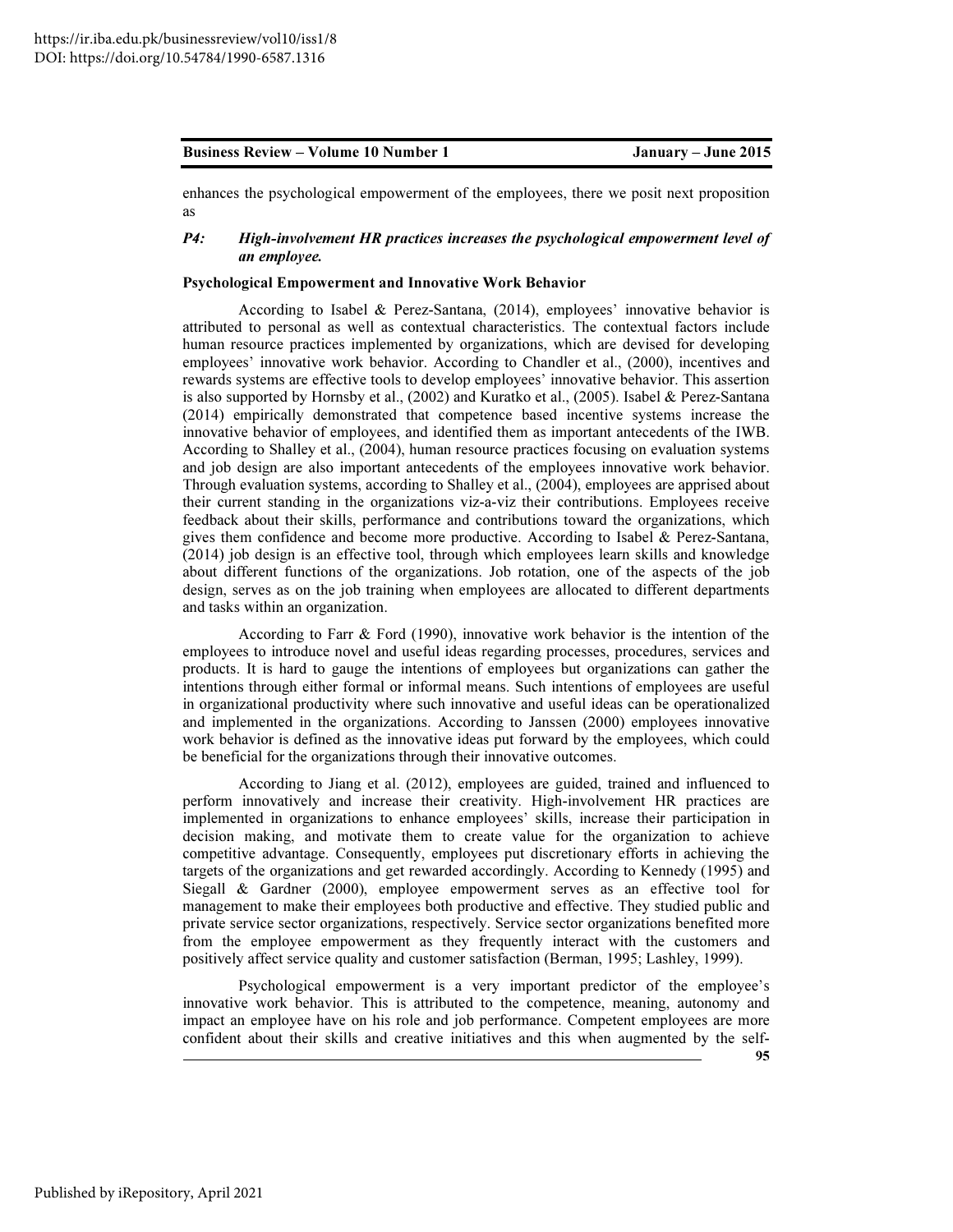determination, this employee provide novel and useful ideas to the management for implementation and production. According to Isabel & Perez-Santana  $(2014)$ , if an employee feels that he has a radical impact on the organizational outcomes through his input and decision making participation, he volunteers in putting forth the innovative ideas for implementation. Meaning is also important in predicting innovative work behavior as understanding and considering one's job meaningful and of value, one may prefer to make it more valuable and meaningful by contributing towards the organization in its productivity and performance. This is done through provision of novel and innovative but useful ideas for the organization.

#### P5: Psychological empowerment increases the innovative work behavior of the employees in an organization.

- *P5a: An employee's feeling of his impact in an organization increases the chances he increases his impact by providing innovative ideas to the organization.*
- *P5b: An employee's positive feeling about the value he puts on his job increases the chances that he makes it more valuable by providing innovative ideas to the organization.*
- *P5c: An employee's confidence on his competence increases his innovative work behavior.*
- *P5b: An employee's increased self-determination increases his productivity by increasing his innovative work behavior.*

#### P6: High-involvement HR practices increases the psychological empowerment of the employees, which ultimately increases the innovative work behavior of employees.

#### Moderating Role Supportive Work Environment

According to Isabel & Perez-Santana, (2014), employees perform optimally, when they are provided with the conducive work environment. Previous studies related supportive work environment with the positive behavioral outcomes at individual level i.e., enhanced creativity, productivity, increased organizational commitment, high level satisfaction (Delery & Doty, 1996; Lepak et al., 2006). According to Parker et. al, (2006) supportive work environment constitutes both the coworker support as well as the management support. These two are considered as specific dimensions of the supportive work environment which, according to Isabel & Perez-Santana (2014), positively affect the employee's innovative work behavior. As previous research suggests that for the innovative behavior to be a success for an organization, it should be augmented and supported by the management and the co-workers. The former would give support in the form of owning the ideas so developed by the individual employees, while the latter help in the form of brainstorming and encouragement and accommodation while individual employees conceive some novel ideas for his organization (Farr & Ford, 1990). Therefore, we proposes as:

#### P7: Supportive work environment moderates the impact of psychological empowerment on the innovative work behavior of the employees:

*P7a: Co-worker support moderates the impact of psychological empowerment on the innovative work behavior of the employees.*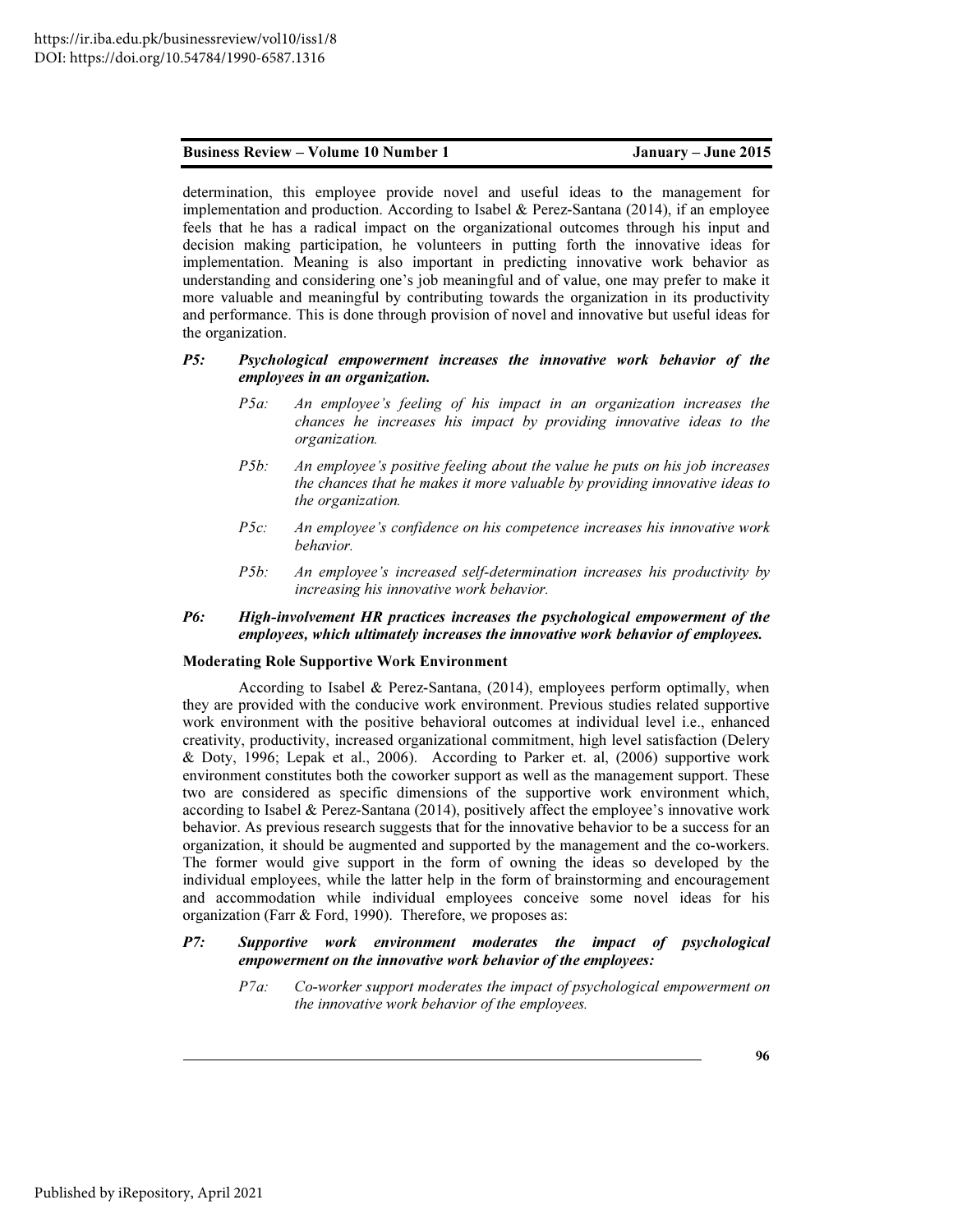*P7b: Management support moderates the impact of psychological empowerment on the innovative work behavior of the employees.* 

#### The Conceptual Model / Propositions

The independent variable is the high-involvement HR practices, which are further classified into three sub-categories, i.e, Ability-Enhancing HR practices, Motivation-Enhancing HR practices and Opportunity-Enhancing HR practices. Each of the three types of HR practices includes two HR practices i.e., staffing and training are ability-enhancing HR practices; compensation and performance appraisal are motivation-enhancing HR practices; and job design and participation are opportunity-enhancing HR practices.

The conceptual model according to the objectives of the study is provided in the Figure-1 below.

Figure 1: Schematic Model of the Theoretical Framework



Mathematical representation of the statistical models is as follows:

 $PE = a_0 + a_1 * HIRP + + e_{(PE)}$  Eq 1 IWB =  $b_0 + b_1$ <sup>\*</sup> PE +  $b_2$ <sup>\*</sup> SMG +  $b_3$ <sup>\*</sup> SCW +  $b_4$ <sup>\*</sup> PE \* SMG +  $b_5$ <sup>\*</sup> PE \* SCW +  $b_6$  HIRP equap.  $b_6$  HIRP  $e_{(IWB)}$ 

Where in Equation (1), PE represents psychological empowerment, which mediates between the HR practices (HRIP) and the dependent variable (IWB); Eq(2) assesses the moderated impact of HIRP through PE at different values of moderators Management Support (SMG) and Co-Workers Support (SCW). Following Hayes (2013) models for moderation and mediation conceptual model is provided in Figure-1.

#### **Discussion**

The objectives of this research article was to develop a conceptual model for the companies operating in the services industries, particularly where knowledge workers are involved. The propositions proposed in this article were based on the institutional theory that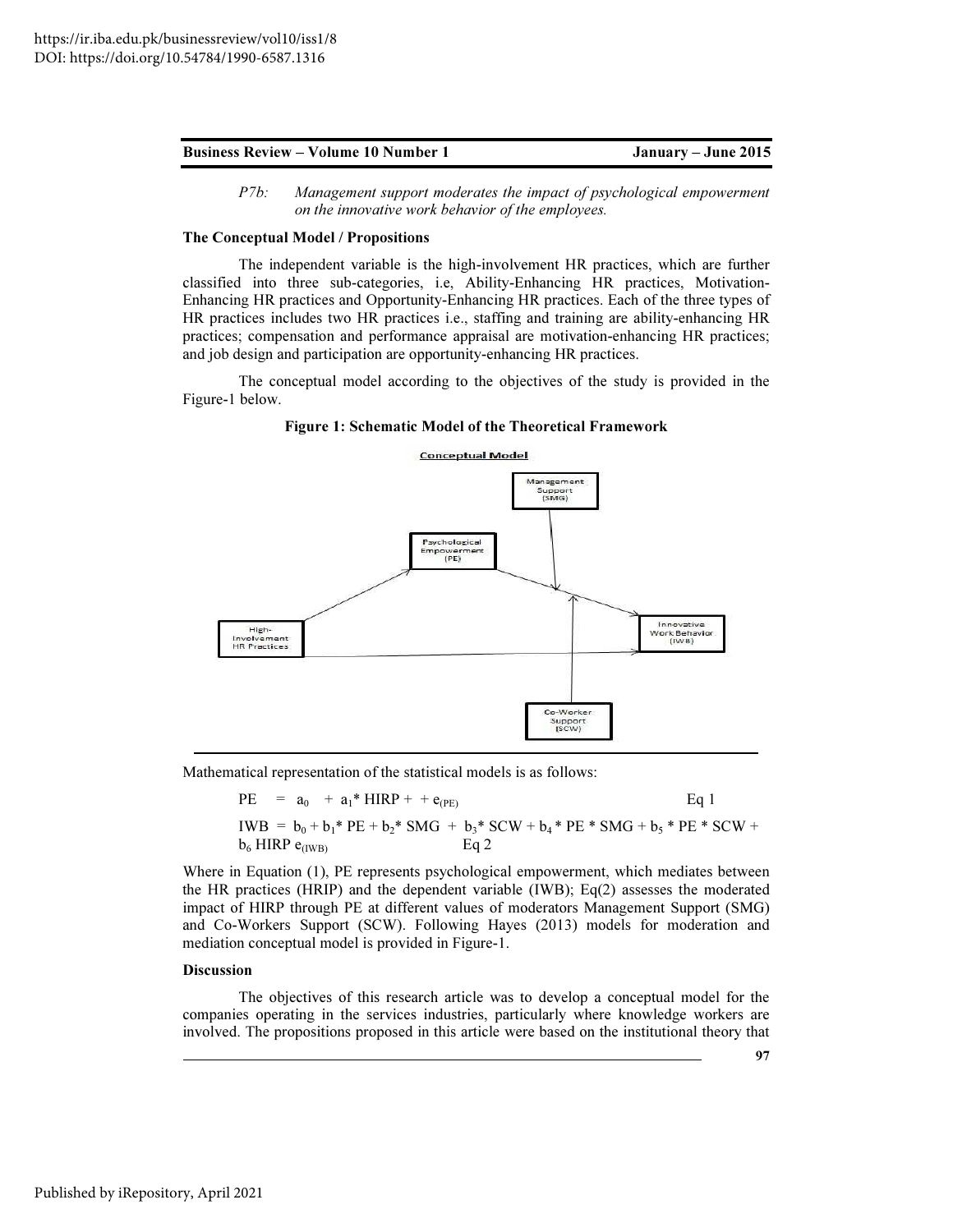the forces operating in the external environment of the organizations force them to adapt their HR practices. These forces are helpful in adoption of the HR practices in these organizations. Merely, adoption of the HR practices as a result of pressures exerted from the external environment, undoubtedly, gives the recognition, legitimacy, but they are useful for their survival or otherwise, should be based on the internal requirements of the firm. These propositions are also based on the performance of the employees working in service industry such as software companies, where employees' knowledge and skills can only be gauged when the product is finished successfully. The HR practices which are considered in this study are High Involvement HR practices, which are focusing on the skills building, performance based incentives, employees' participation and the work design. These HR practices are important as far as they are related to innovative behavior of the employees. The propositions posited in this study may be tested in the service industry to assess the moderating and mediating effects of supportive work environment and psychological empowerment, respectively, on the innovative work behavior of the employees working in the knowledge intisive companies. The AMO framework, which is extensively used and explored by researchers in the field of management sciences, may be trivial as far as the its contribution to the management field is concerned, but it's ability to interpret the relationship between the HR practices and other behavioral aspects of the employees is vital. This study incorporated the psychological empowerment in the model, and their four dimensions correspond to different set of HR practices as proposed in this article. These propositions can be tested through the PROCESS, corresponding model (Hayes, 2013). PROCESS is a syntax which is developed for assessing moderation and mediation models. For different conceptual models, corresponding models' analysis technique is provided in the PROCESS.

#### References

Appelbaum, E., Bailey, T., Berg, P., & Kalleberg, A. (2000). *Manufacturing Advantage: Why High-Performance Work Systems Pay Off*. Ithaca, NY: Cornell University Press.

Bacharach, S. B. (1989). Organizational theories: Some criteria for evaluation. *Academy of Management Review*, *14*(1), 496–515.

Barney, J. (1991). Firm resources and sustained competitive advantage. *Journal of Management*, *17*(1), 99–120.

Barnouw, E. (1966). *A History of Broadcasting in United States*. New York: Oxford University Press.

Bartel, A. P. (2004). Human Resource Management and Organizational Performance: Evidence from retail Banking. *Industrial and Labor Relations Review*, *57*(2), 181–203.

Berman, E. M. (1995). Empowering Employees in State Agencies: A Survey of Recent Progress. *International Journal of Public Administration*, *18*(1), 833–850.

Blau, P. M. (1964). *Exchange and Power in Social Life*. New Burnswick NJ: Transaction.

Boselie, P. (2010). High Performance Work Practices in the Health Care Sector: A Dutch case study. *International Journal of Manpower*, *31*(1), 42–58.

Buchner, T. W. (2007). Performance management theory  $\Box$ : A look from the performer ' s perspective with implications for HRD Performance Management Theory $\Box$ : A Look from the Performer ' s Perspective with Implications for HRD. *Human Resource Development International*, *10*(1), 59–73. doi:10.1080/13678860601170294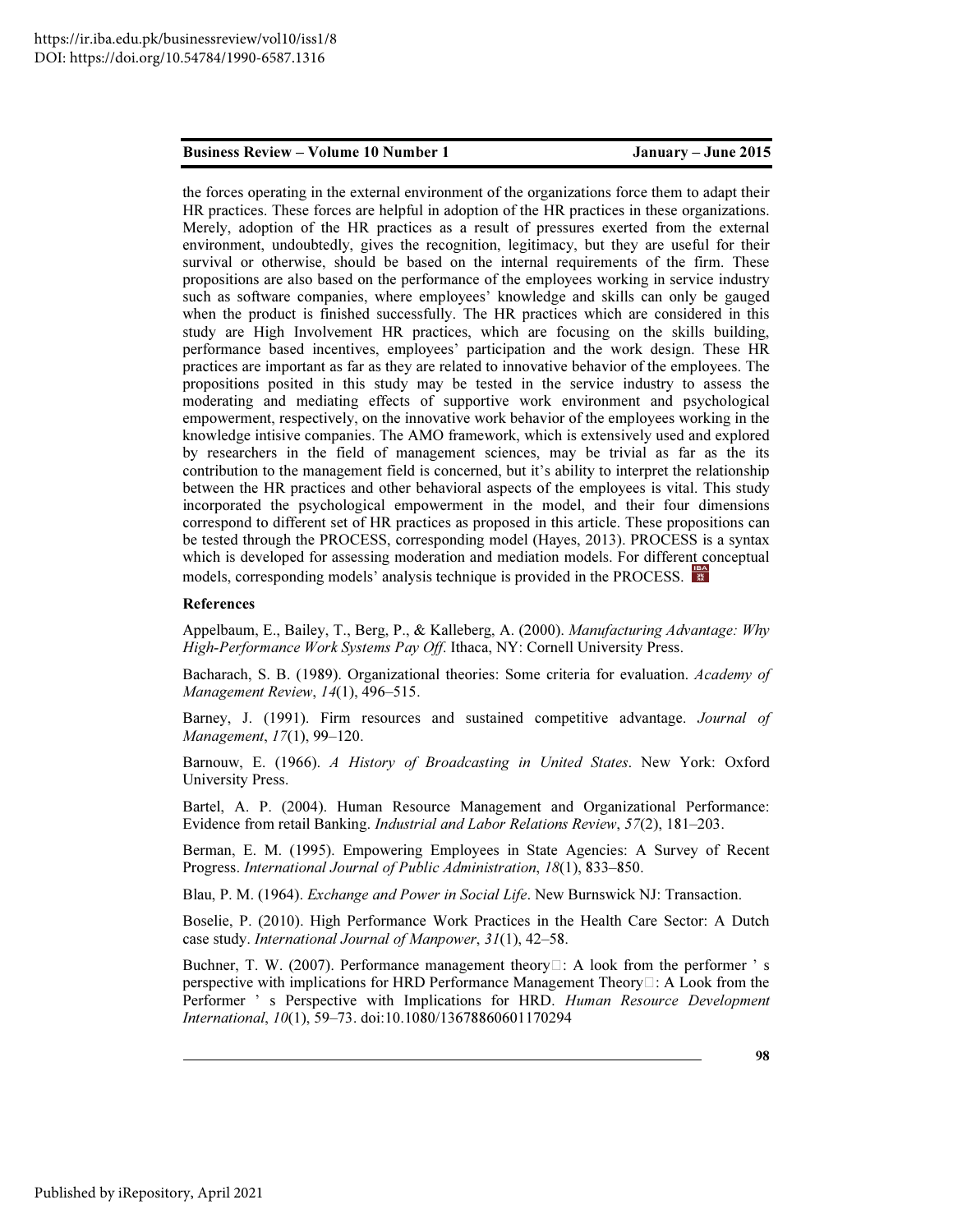Cascio, W. F. (1991). *Costing Human Resource: The Financial Impact of Behavior in Organizations. Boston: PWS-Kent*. Boston: PWS-Kent.

Chandler, G. N., Keller, C., & Lyon, D. W. (2000). Unraveling the determinants and consequences of an innovation-supportive organizational culture. *Entrepreneurship Theory and Practice*, *25*(1), 59–76.

Child, J., & Kieser, A. (1981). Development of Organizations over Time. In C. N. Paul & H. S. William (Eds.), *Handbook of Organizational Design* (pp. 28–64). New York: Oxford University Press.

Colquitt, J. A., & Zapata-phelan, C. P. (2007). Trends in theory building and theory testing: A five-decade study of the Academy of Management Journal. *Academy of Management Journal*, *50*(1), 1261–1303.

Conger, J. A., & Kanungo, N. R. (1988). Empowerment Process $\Box$ : The Theory and Practice Integrating. *Academy of Management Review*, *13*(3), 471–482.

Coser, L., Kadushin, C., & Powell, W. W. (1982). *Books: The Culture and Commerce of Book Publishing*. New York: Basic Books.

Deci, E. L., Connell, J. E., & Ryan, R. M. (1989). Self-Determination in a Work Organization. *Journal of Applied Psychology*, *74*(4), 580–590.

Delaney, J. T., & Huselid, M. A. (1996). The Impact of Human Resource Management Practices on Performance in for-profit and nonprofit organizations. *Academy of Management Journal*, *39*(4), 949–969.

Delery, J. E., & Doty, D. H. (1996). Modes of theorizing in strategic human resource management: tests of universalistic, contingency, and configurational performance predictions. *Academy of Management Journal*, *39*(4), 802–835.

Dimaggio, P. J., & Powell, W. W. (1983). The Iron Cage Revisited: Institutional Isomorphism and Collective Rationality in Organizational Fields. *American Sociological Review*, *48*(2), 147–160.

Esposito, V., Nito, E. De, Giuridiche, S., Sociali, E., Economia, D., & Silvestri, L. (2013). Dealing with knowledge in the Italian public universities The role of performance management systems. *Journal of Intellectual Capital*, *14*(3), 431–450. doi:10.1108/JIC-03- 2013-0035

Farr, J., & Ford, C. (1990). Individual Innovation. In M. West & J. Farr (Eds.), *Innovation and Creativity at Work: Psychological and Organizational Strategies* (pp. 63–80). Chichester: Wiley.

Flamholtz, E. G., & Lacey, J. M. (1981). *Flamholtz EG, Lacey JM. Personnel Management, Human Capital Theory, and Human Resource Accounting*. Los Angeles: Inst. Ind. Relat., Univ. Calif.

Freeman, C. (1982). *The Economics of Industrial Innovation* (2nd Editio.). London: Pinter.

Haar, J. M., & Spell, C. S. (2004). Programme Knowledge and Value of Work-Family Practices and Organizational Commitment. *The International Journal of Human Resource Management*, *15*(1), 1040–1054.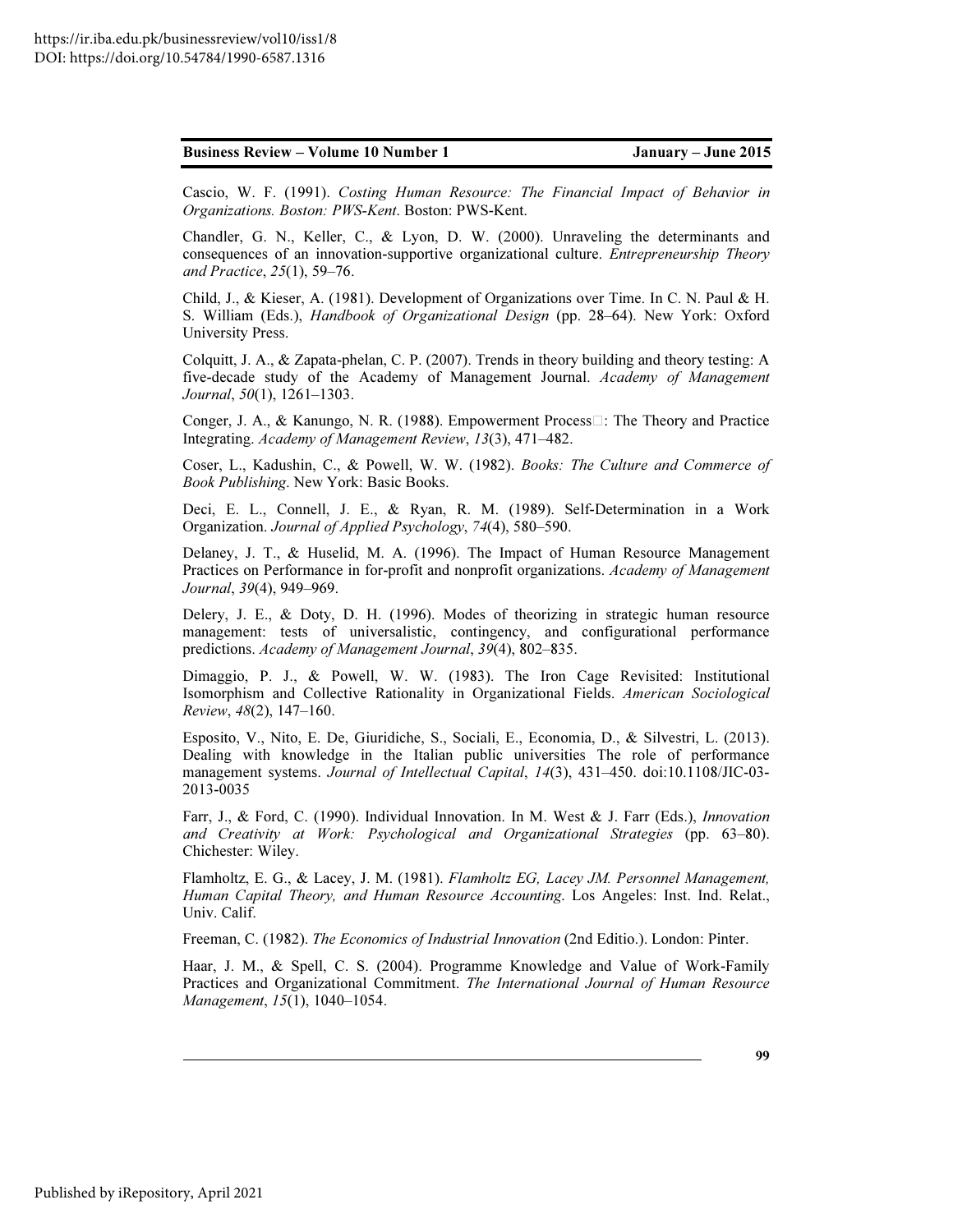Hannan, M. T., & Freeman, H. J. (1977). The Population Ecology of organizations. *American Journal of Sociology*, *82*(1), 929–964.

Harney, B., & Jordan, C. (2008). Unlocking the Black Box: Line Managers and HRM-Performance in a Call Centre Context. *International Journal of Productivity and Performance Management*, *57*(4), 275–296.

Hawley, A. H. (1968). Human Ecology. In L. S. David (Ed.), *International Encyclopedia of Social Sciences* (pp. 328–37). New York: Macmillan.

Hayes, A. F. (2013). Model Templates for PROCESS for SPSS and SAS. Retrieved from http://www.afhayes.com

Hornsby, J. S., Kuratko, D. F., & Zahra, S. (2002). Middle managers' perception of the internal environment for corporate entrepreneurship: assessing a measurement scale. *Journal of Business Venturing*, *17*(3), 253–273.

Isabel, M., & Perez-Santana, M. P. (2014). Managing innovative work behavior $\Box$ : the role of human resource practices. *Personnel Review*, *43*(2), 184–208. doi:10.1108/PR-11-2012-0199

Janssen, O. (2000). Job demands, perceptions of effort-reward fairness and innovative work behaviour. *Journal of Occupational and Organizational Psychology*, *73*(3), 287–302.

Jiang, K., Lepak, D., Hu, J., & Baer, J. (2012). How does human resource management influence organizational outcomes? A meta-analytic investigation of mediating mechanism. *Academy of Management Journal*, *55*(6), 1264–1294.

Katou, A. A., & Budhwar, P. S. (2010). Causal relationship between HRM policies and organisational performance<sup> $\Box$ </sup>: Evidence from the Greek manufacturing sector. *European Management Journal*, *28*(1), 25–39. doi:10.1016/j.emj.2009.06.001

Katz, M. B. (1975). *Class, Bureaucracy, and Schools: The Illusion of Educational Change in America*. New York: Praeger.

Kennedy, J. C. (1995). Empowering Employees Through the Performance Appraisal Process. *International Journal of Public Administration*, *18*(1), 793–811.

Khilji, S. E. (2002). Modes of convergence and divergence  $\Box$ : an integrative view of multinational practices in Pakistan. *The International Journal of Human Resource Management*, *13*(2), 232–253. doi:10.1080/09585190110102350

Kuratko, D. F., Ireland, R. D., Covin, J. G., & Hornsby, J. S. (2005). A model of middle level managers' entrepreneurial behavior. *Entrepreneurship Theory and Practice*, *29*(6), 699–716.

Lashley, C. (1999). Employee Empowerment in Services: A Framework For Analysis. *Personnel Review*, *28*(1), 169–191.

Leonard, D., & Sensiper, S. (1998). The role of tacit knowledge in group innovation. *California Management Review*, *40*(1), 112–132.

Leonard-Barton, D. (1995). *Wellsprings of Knowledge: Building and sustaining the sources of innovation*. Cambridge: MA: Harvard Business School Press.

Lepak, D. P., Liao, H., Chung, Y., & Harden, E. E. (2006). A Conceptual review of human resource management systems in strategic human resource management research. In J. J. Martochhio (Ed.), *Research in Personnel and Human Resource Management* (pp. 217–247). Bingley: Emerald Group Publishing Ltd.